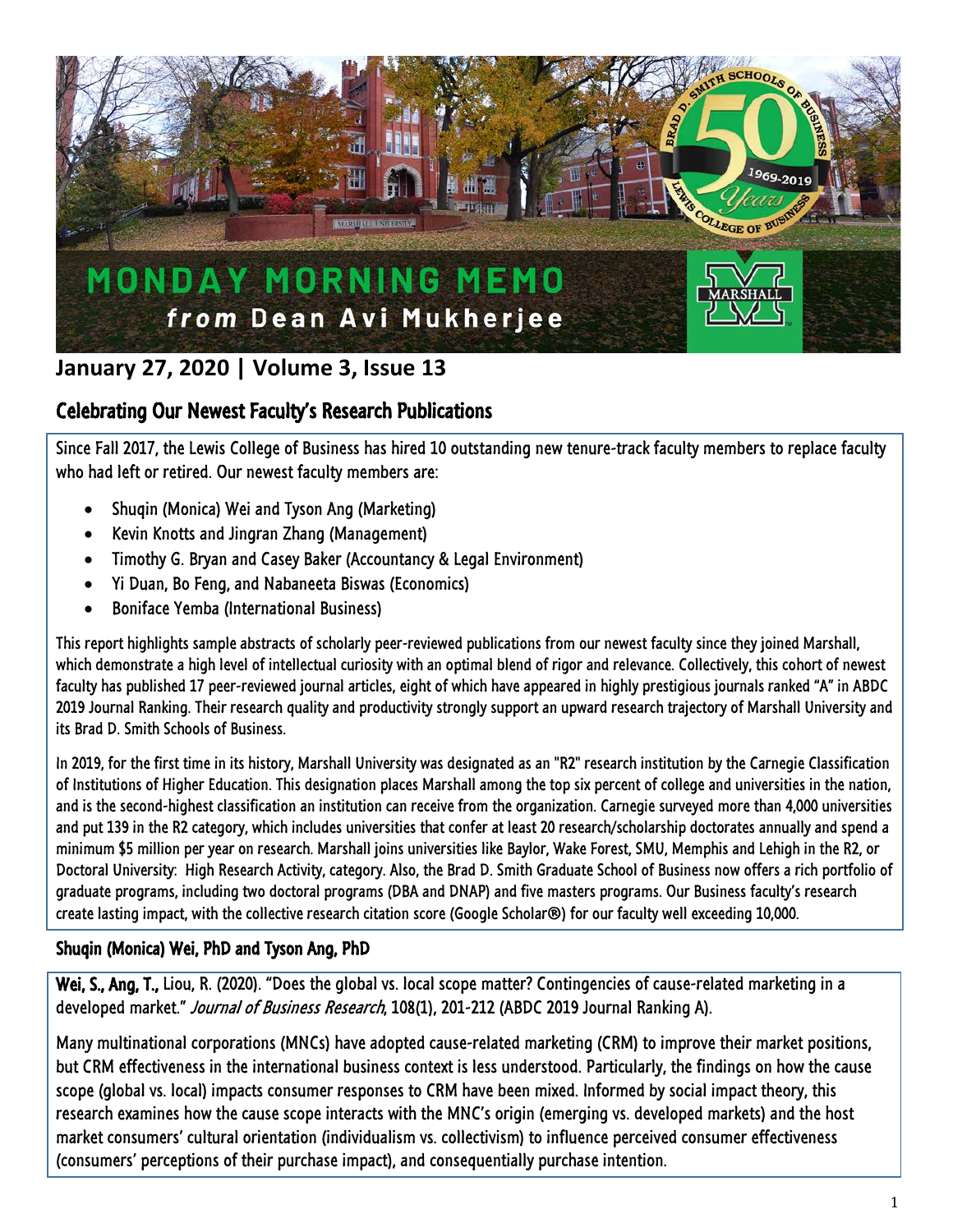

Across two studies using U.S. consumers, this research found that a local-scoped CRM strategy works more favorably than does a global-scoped CRM strategy for MNCs originated from emerging economies. Further, collectivistic consumers tend to favor a local-scoped cause than a global-scoped cause, suggesting that a nuanced understanding of subgroup cultural differences is needed in devising an effective international CRM strategy.

Wei, S., Ang, T., Anaza, N. A. (2019). "Recovering co-created service failures: The missing link of perceived justice and ethicalness." Journal of Services Marketing, 33(7), 921-935 (ABDC 2019 Journal Ranking A).

Drawing on the fairness theory, this paper aims to propose a conceptual framework that investigates how co-creation in the failed service delivery (coproduction intensity) and co-creation in the service recovery affect customers' evaluation of the firm's competence, justice and ethicalness, and ultimately their willingness to co-create in the future. Tax services were chosen as the research context. A consumer panel consisting of individuals who live in the USA and have used tax preparation services within the past year was recruited. The first study explores what happens to customers' ethical perceptions during a failed co-created service encounter. A secondary study investigates what happens to customers' ethical perceptions in the event that the failed co-created service is recovered. The findings show that customers' perceptions of the firm's abilities and ethics are impeded by coproduction intensity but favorably influenced by co-creation of recovery.

Bagherzadeh, R., Rawal, M., Wei, S, Saavedra, J.L. (2020). "The journey from customer participation in service failure to cocreation in service recovery." Journal of Retailing and Consumer Services. (ABDC 2019 Journal Ranking A).

Customer participation is growing into a widespread phenomenon in the service context. Despite the inherent significance of customer expectations to service failures in the high-participation service context, scant research exists on studying the link among customer participation, customer expectation of service recovery, and service outcomes (e.g., word-of-mouth or WOM). Even more pressing is the lack of research on the type of service recovery that can countervail the inflated customer expectation of service recovery and restore service outcomes. This research demonstrates that high contribution of customers in the beginning of service provision procedure leads to high recovery expectations and low satisfaction. The results also support that co-created service recovery (CCS-R), as contrasted to firm and customer recoveries, has a greater positive effect on satisfaction. Further, the contrasting impacts of each service recovery type on positive and negative WOM are presented. An experiment was conducted using service failure and recovery scenarios. Regression analysis was used to test the hypotheses. The current research has some important implications for scholars and managers who wish to effectively recover failed high-participation service encounters.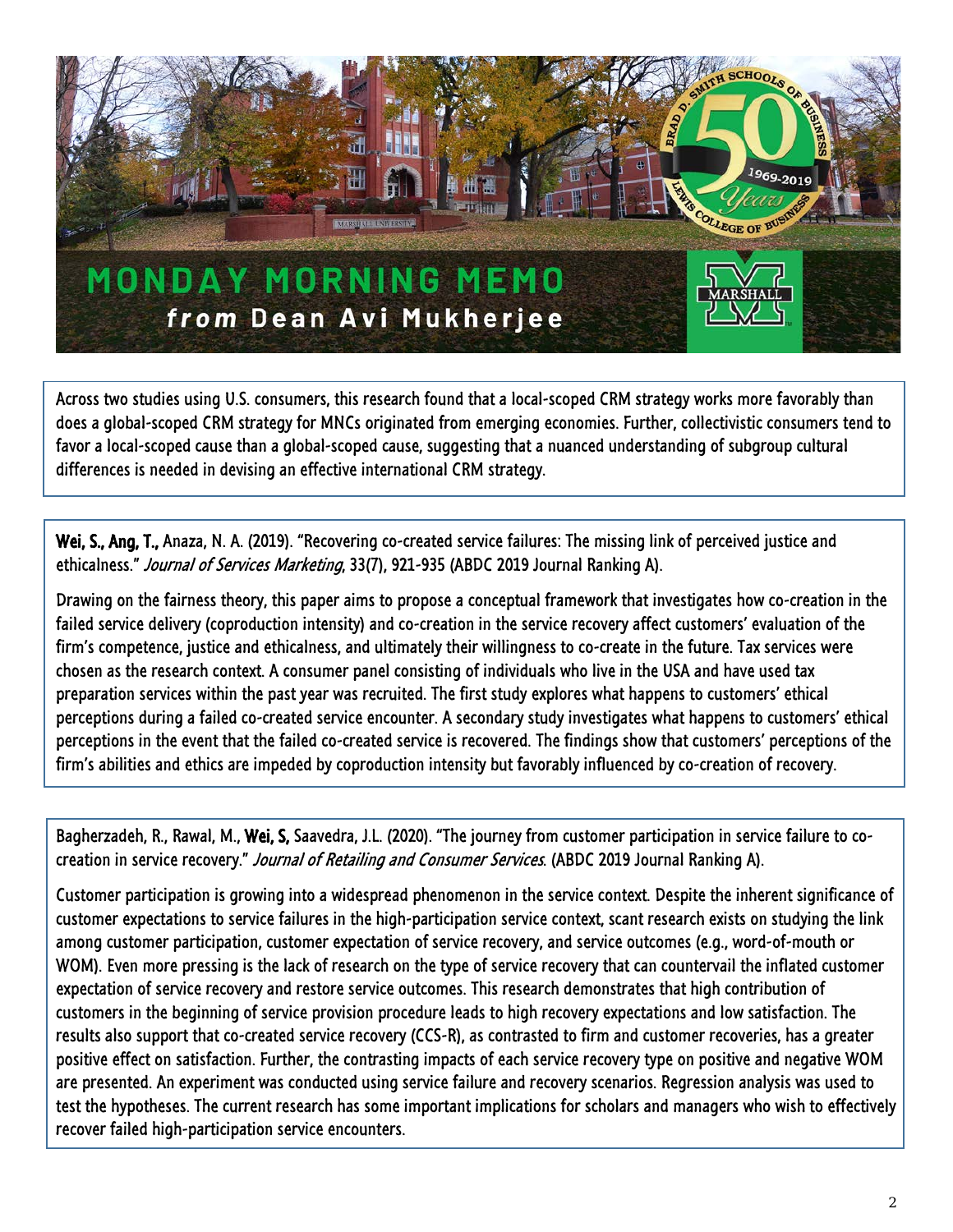

#### Casey Baker, JD

Baker, C. W. (2019). "Abuse prevention or consumer protection: Trends in consumer bankruptcy filings and state level wage garnishment exceptions post-BAPCPA." Business & Bankruptcy Law Journal, 6, 1.

This article examines the overall impact of the Bankruptcy Abuse Prevention and Consumer Protection Act ("BAPCPA") on consumer bankruptcy filing rates and compares the different state approaches for consumer wage garnishment exemptions to determine whether any trends emerge. Consumer wage garnishments are frequently identified as a major factor in a consumer's decision to pursue bankruptcy relief. Yet, little scholarship exists on the impact of various state wage garnishment approaches following the adoption of BAPCPA in 2005.

Stronger state-level garnishment exemptions have generally correlated to lower bankruptcy filing rates. BAPCPA, the most dramatic reform of U.S. bankruptcy law in at least three decades, forced higher-earning consumers away from Chapter 7 bankruptcy relief and into Chapter 13 repayment plans. Since both wage garnishment and Chapter 13 plans require periodic payments from debtors to service debt, one would expect the correlation between Chapter 13 filing rates and garnishment exemptions to be stronger than the correlation between Chapter 7 filing rates and garnishment exemptions.

The information examined in this article suggest that although state garnishment exemptions still correlate to relative statewide bankruptcy filing rates, changes in state-level garnishment exemptions have had limited impact post-BAPCPA. Thus, the impact of garnishment exemptions on bankruptcy filing rates has diminished since pre-BAPCPA. Accordingly, state policymakers should look beyond wage garnishment exemptions to protect consumers and reduce bankruptcy filing rates.

Baker, C. W. (2019). "Marijuana's continuing illegality and investors' securities fraud problem: The doctrines of Unclean Hands and In Pari Delicto." Journal of Business, Entrepreneurship, and the Law, 12(1/4), 93-118.

Marijuana-related businesses have blossomed into an industry with an estimated total market value of \$7.2 billion in 2016, with annual growth projected at 17%. Industry surveys report that 62% of marijuana-related businesses have offered equity stakes to investors and approximately one-half of marijuana-related businesses planned to actively seek investment funding in 2017. Along with the investment opportunity comes heightened fraud risk, with regulators cautioning investors against investment due to the lack of accurate and publicly-available information. Also, despite state-level decriminalization, marijuana possession, sale, and distribution continues to be a crime under federal law. The criminal nature of the marijuana industry can have ripple effects on investors, even if never prosecuted. This paper explores the risks to investors presented by the similar but distinct doctrines of unclean hands and in pari delicto, both of which provide that a court should not allow a person engaged in wrongful conduct to profit therefrom.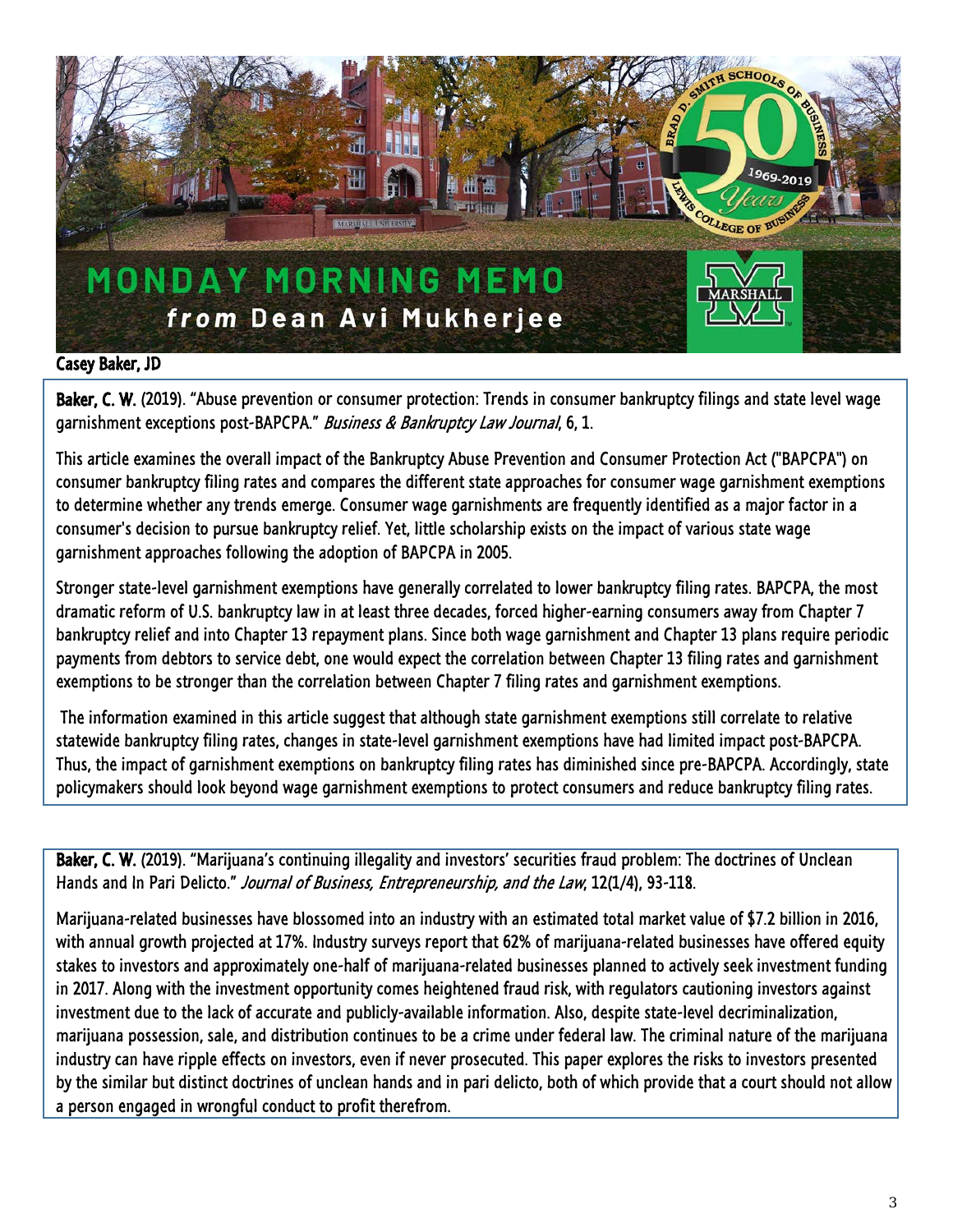

Because marijuana-related businesses are criminal enterprises, the doctrines may bar investors from pursuing civil actions for securities fraud or other misconduct. Existing case law does not provide sufficient guidance to courts in resolving the potentially competing policies of securities law enforcement and controlled substance enforcement. This article therefore proposes a two-step analysis for courts that would encourage courts to ascertain whether lawmakers have articulated a clear legislative policy preference when applying unclean hands and in pari delicto to criminal conduct. If there is not a clear policy preference, courts should allow the fraud suit to proceed.

Baker, C. W. (2019). "Tax law and 100 years of New York Giants season tickets: A multifaceted analysis of one fan's fortune." Sports Lawyers Journal, 27.

For analysis of the tax practitioners, educators, and researchers, the world of sports provides a bevy of opportunities to ponder the particulars of the profession. In the spring of 2019, the National Football League ("NFL") provided yet another opportunity to use sports to explore various aspects of tax law. On April 25, 2019—the opening night of the 2019 NFL Draft—the NFL named Greg Hampton, of Williamsburg, Virginia, its "Fan of the Century." Just as the home run chases of the 1990s and 2000s generated substantial tax consequences for the fans catching record-setting balls, tax professionals may take an extra interest in Hampton's case, as it presents a new variant on the "lucky" taxpayer who may second-guess his fortune once the taxing authorities have their say. This article will analyze some of the relevant tax issues, such as income recognition rules, estate and gift tax concepts, and state tax and nexus issues, with the hope that practitioners and educators may be able to apply and incorporate the lessons learned into their work. The variety of different tax issues raised by the facts makes Hampton's situation an excellent teaching case and reference for understanding how complex the American tax system can be at times.

Baker, C. W. (in press). "Attorney-client sexual relationships in the #metoo era: Understanding current state approaches and working towards a better rule." Southwestern Law Review, 49, forthcoming.

Attorneys play a critical role in remedying the problem of sexual assault in American industry, but the legal profession does not consistently police itself regarding such issues. In 2002, the American Bar Association established a model ethical rule prohibiting attorneys from entering into sexual relationships with a client unless the sexual relationship existed at the time the attorney-client relationship began. As of 2019, twenty states plus the District of Columbia have failed to adopt the model rule or substantially similar prohibitions. Furthermore, only eight states by rule address sexual relationships between attorneys and constituents of organizational clients. State ethics rules are also inconsistent as to evidentiary burdens and presumptions regarding the impropriety of sexual relationships. This research examines the approaches of each of the fifty states plus the District of Columbia to develop an express regulatory approach that is more consistent with ethical principles and duties generally.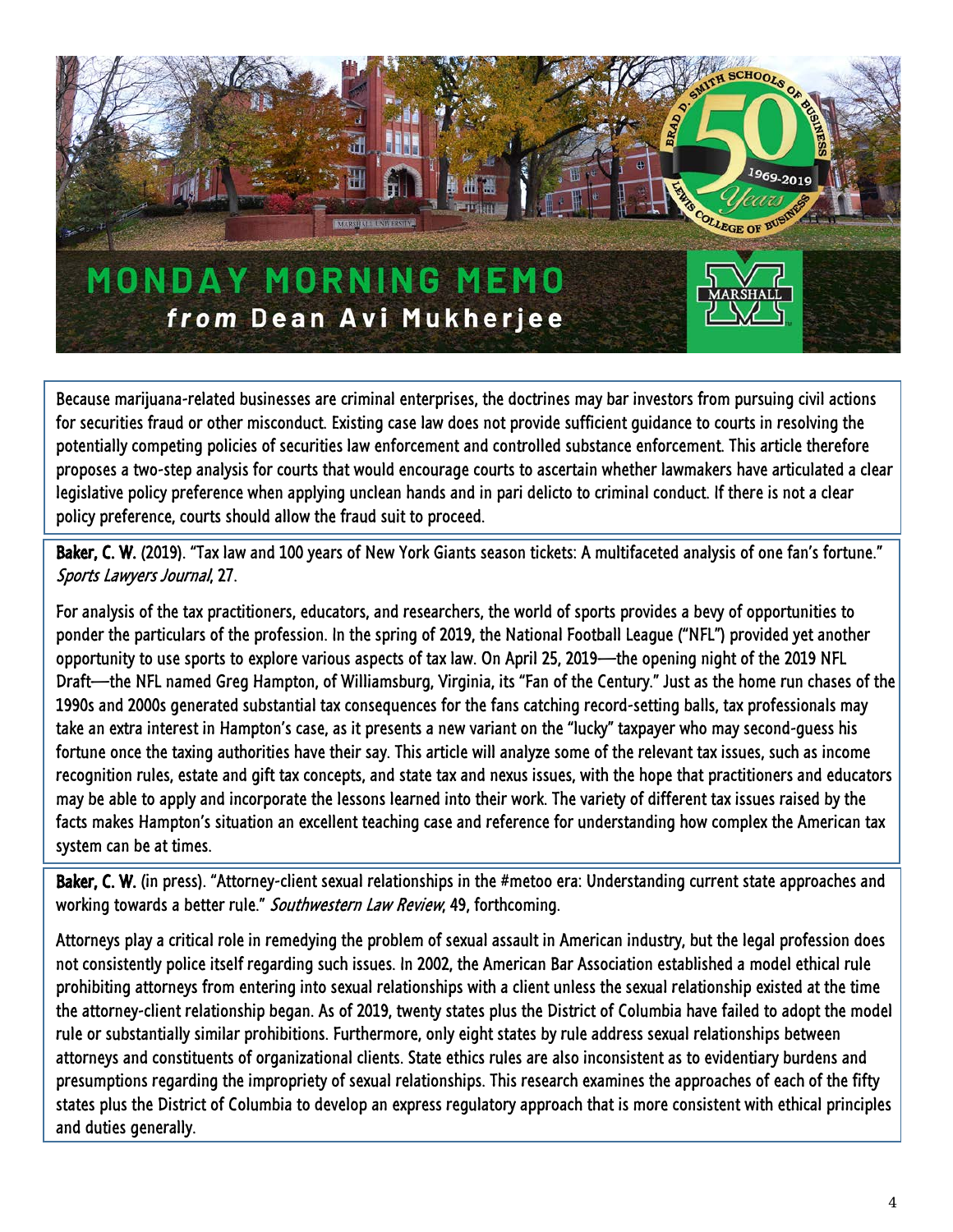

#### Kevin Knotts, PhD

Carnes, A. M. Knotts, K., Munyon, T., Heamers, J., Houghton, J. (2019). "Think fast: The role of thin slides of behavior in employee selection decisions." International Journal of Selection and Assessment. (ABDC 2019 Journal Ranking A).

This study integrates past research addressing decision-making, employee selection, and influence processes in an attempt to provide both a theoretical and empirical foundation for future research addressing initial impressions throughout the interview process. Using data from a simulated hiring situation comprised of 28 recruiters and 229 applicants, the results suggest that initial impressions formed at the beginning of the interview make a substantive impact on final impressions. However, impressions formed at the career fair do not appear to impact final impressions without considering the interactive effects of decision confidence. Hypotheses proposing that decision confidence would moderate linkages between initial impressions formed at the beginning of the interview and both interview scores and final impressions were not supported. We discuss the theoretical and practical implications of these findings for selection.

Carnes, A. M., Knotts, K. (2018). "Control and expectancy: Locus of control as a predicator of psychological entitlement." Employee Responsibilities and Rights Journal, 30, 81-97.

Utilizing Vroom's (1964) Expectancy Theory as a foundation, we suggested that locus of control has a significant impact on psychological entitlement. An additional hypothesis suggested that self-monitoring moderates the relationship between external locus of control and entitlement. After analyzing data from 173 participants, results provide strong support for the assertion that internal locus of control is a negative predictor of entitlement perceptions, while external locus of control increases entitlement beliefs. Results addressing the moderation hypothesis also show that there is a significant interaction between external locus of control and self-monitoring, such that higher levels of self-monitoring strengthened the external locus of control to entitlement belief relationship. These findings provide insight into the entitlement formation process and provide guidance for future research aiming to produce a comprehensive model of entitlement formation.

Kazan, A. L., Knotts, K., Houghton, J. D., Neck, C. P. (2018). "Self-leadership and action state orientation: The role of vertical and horizontal individualism." Journal of Leadership and Management, 12, 90-101.

Two studies were conducted to examine the relationship between self-leadership and action-state orientations. Study 1 applied confirmatory factor analyses to data from a U.S. sample to examine the discriminant validity between the two constructs. Results indicate that self-leader- ship and action-state orientation are indeed two separate constructs. Study 2 advanced and tested hypotheses examining the roles of horizon- tal and vertical individualism in moderating the relationship between self-leadership and action-state orientation. Analyses of data from 154 Brazilian subjects provide support for the hypothesized relationship between self-leadership and action-state orientation. Furthermore, the results provide support for the role of horizontal individualism as a moderator of the self-leadership to action-state orientation relationship. The implications of the findings of this study are discussed along with directions for future research.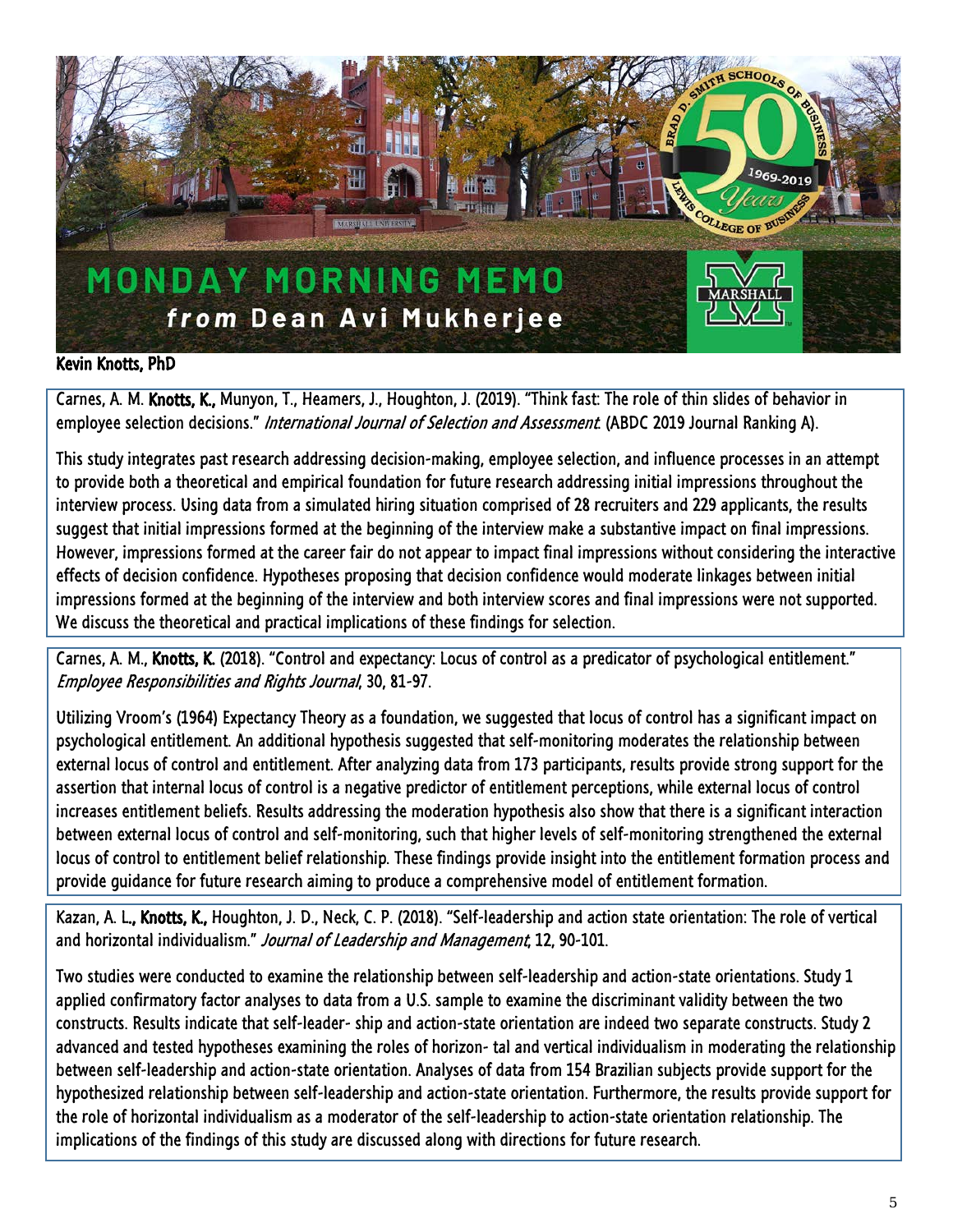

## Timothy G. Bryan, DBA

Lynch, S. R., Bryan, T. G., Kocakilah, M. C. (2018). "Effects of absenteeism on company productivity, efficiency, and profitability." Journal of Business Economics Research, 8(1), 115-135.

As the age of the 9 to 5 workday comes to close and employment situations become more and more complex with the rise of ever-growing technology, employers are experiencing ever-increasing costs of absenteeism. The purpose of this research paper is to answer the general question of how absenteeism affects a company's productivity, efficiency, and profitability. We seek to assist a company in understanding what absenteeism is, how to determine whether or not an absenteeism problem exists in the company, and how to recognize and eliminate issues related to absenteeism. Specific causes of absenteeism will be discussed, along with respective solutions that some companies are using to deal with these issues. We will conclude with a consideration of how companies can implement specific, company-wide policies and organizational culture to attempt to combat absenteeism in the workplace.

#### Yi Duan, PhD

Duan, Y., Demir, F. (2018). "Bilateral FDI flows, productivity growth, and convergence: The north vs. the south." World Development, 101, 234249 (ABDC 2019 Journal Ranking A).

Controlling for the aggregation bias in FDI flows and the home and host country heterogeneity within and between Northern and Southern countries, the authors explore the effects of bilateral FDI flows on host country productivity growth, and on the productivity convergence dynamics between the host and the productivity-frontier country. Using bilateral FDI flows' data from 108 host and 240 home countries over 1990–2012, and employing a variety of estimation techniques together with a rich battery of robustness tests, the authors find no significant effect of bilateral FDI flows on either host country productivity growth or on the productivity gap between the host and the frontier country. We also show that these findings are not sensitive to the direction of FDI flows. In a decomposition exercise, the authors also fail to find any significant effect of bilateral or aggregate FDI flows on physical capital growth. Yet, the authors find some evidence of a positive effect of FDI flows on human capital growth but just in one direction, South-South. Last but not the least, the research fails to find any productivity growth or convergence effect at the sectoral level, including agricultural, industry, or services sectors.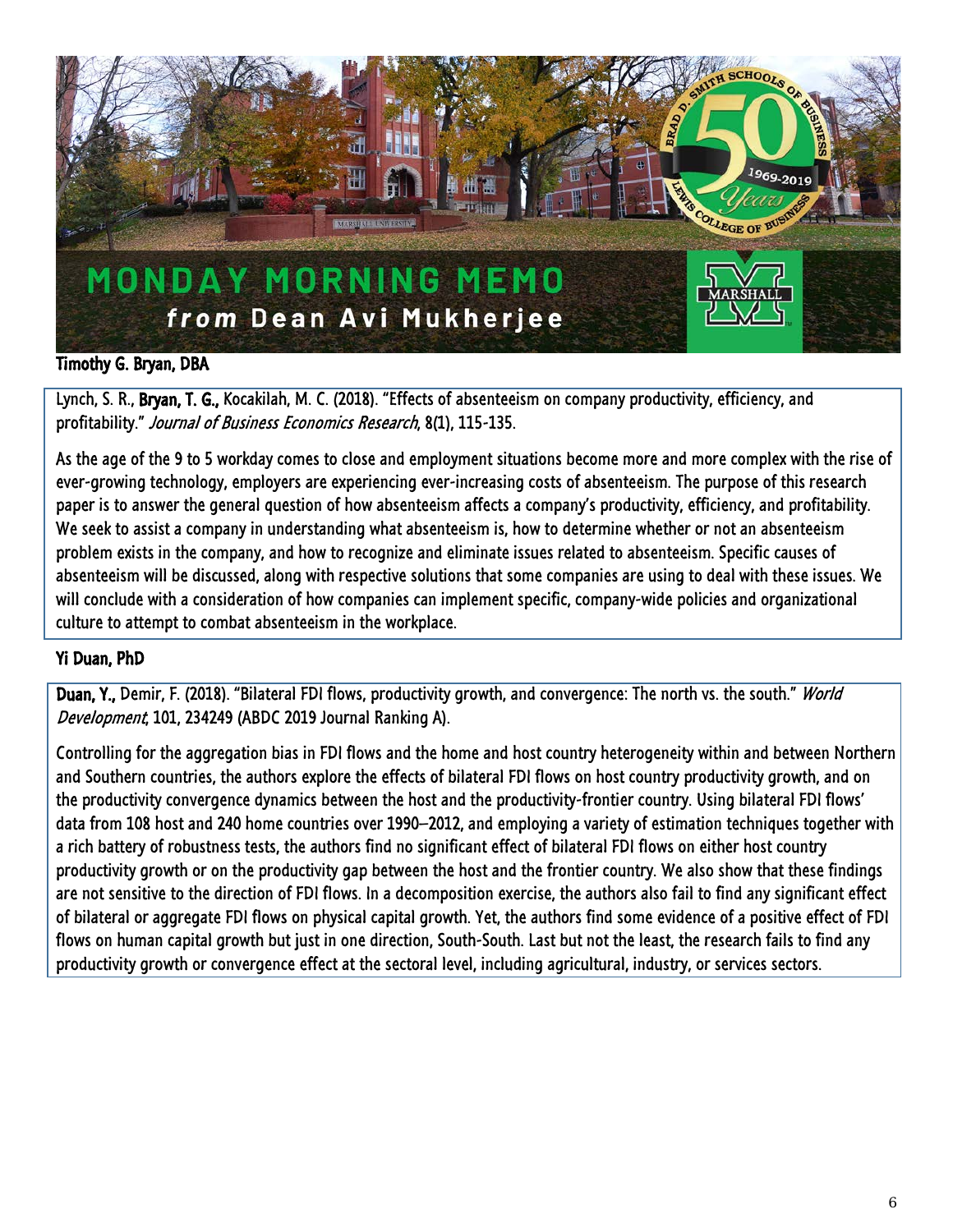

## Jingran Zhang, PhD

Onal, S., Zhang, J., Das, S. (2018), "Product flows and decision models in Internet fulfillment warehouses." Production Planning & Control, 29, 791-801 (ABDC 2019 Journal Ranking A).

Internet Fulfillment Warehouses (IFWs) present a new operational model in the design and control of warehouses. IFWs operate with new paradigms, specifically, the use of an explosive storage policy combined with commingled storage are key features in achieving fast fulfillment. We document and present the process, data, and decision flows of IFW operations. The flows were synthesized from an observational study at the largest IFW operator. Detailed flows are presented for: (i) receiving and stocking (ii) order picking and consolidation and (iii) truck assignment and loading. The key contribution of this paper is introducing new warehousing models that are unique to fulfillment facilities, which stock thousands of different products and process a very large number of small quantity customer orders. Multiple flow control and decision optimisation problems can be formulated from the operational models. Five specific problems are introduced, each focusing on the online retailing objective of fast fulfillment.

Zhang, J., Onal, S., Das, S. (2019), "The dynamic stocking location problem – Dispersing inventory in fulfillment warehouses with explosive storage." *International Journal of Production Economics* (ABDC 2019 Journal Ranking A).

Online order fulfillment warehouses (F-Warehouses) are a critical component of the physical internet. F-Ware-houses convert online customer orders into physical delivery packages with an operational goal of fast fulfillment. Structurally F-Warehouses are unlike traditional warehouses and the key differentiators are a very large number of small bin locations, an explosive storage policy, and commingled bin storage. In explosive storage, an incoming bulk is separated into small lots which can be stocked in any bin throughout the warehouse. As orders flow in, this inventory dispersion increases the probability that a picker can locate multiple ordered items within a short distance. The dynamic stocking decision then is, where to stock the arriving inventory lots, such that picking algorithms can generate more efficient picklists and achieve the fast fulfillment goal. The paper presents first, an objective function for the dynamic stocking location problem and then formulates it as a mixed-integer program. The objective is a function of the weighted order fillability of each bin and models' item-to-item order correlations. Two heuristics that solve the problem in a time-efficient manner are developed. Both heuristics performed well, with one providing a solution within 10% of the MIP solution 82% of the time. Using a database driven simulator, experimental runs were conducted on a problem with 22,000 orders. The results show the proposed stocking objective and associated heuristic reduced fulfillment time by 6.69%–11.19% relative to a segmented random rule. Performance improved by as much as 3.4% when the stocking bandwidth was increased from 20 to 40, while fulfillment time declined consistently with an increasing explosion ratio.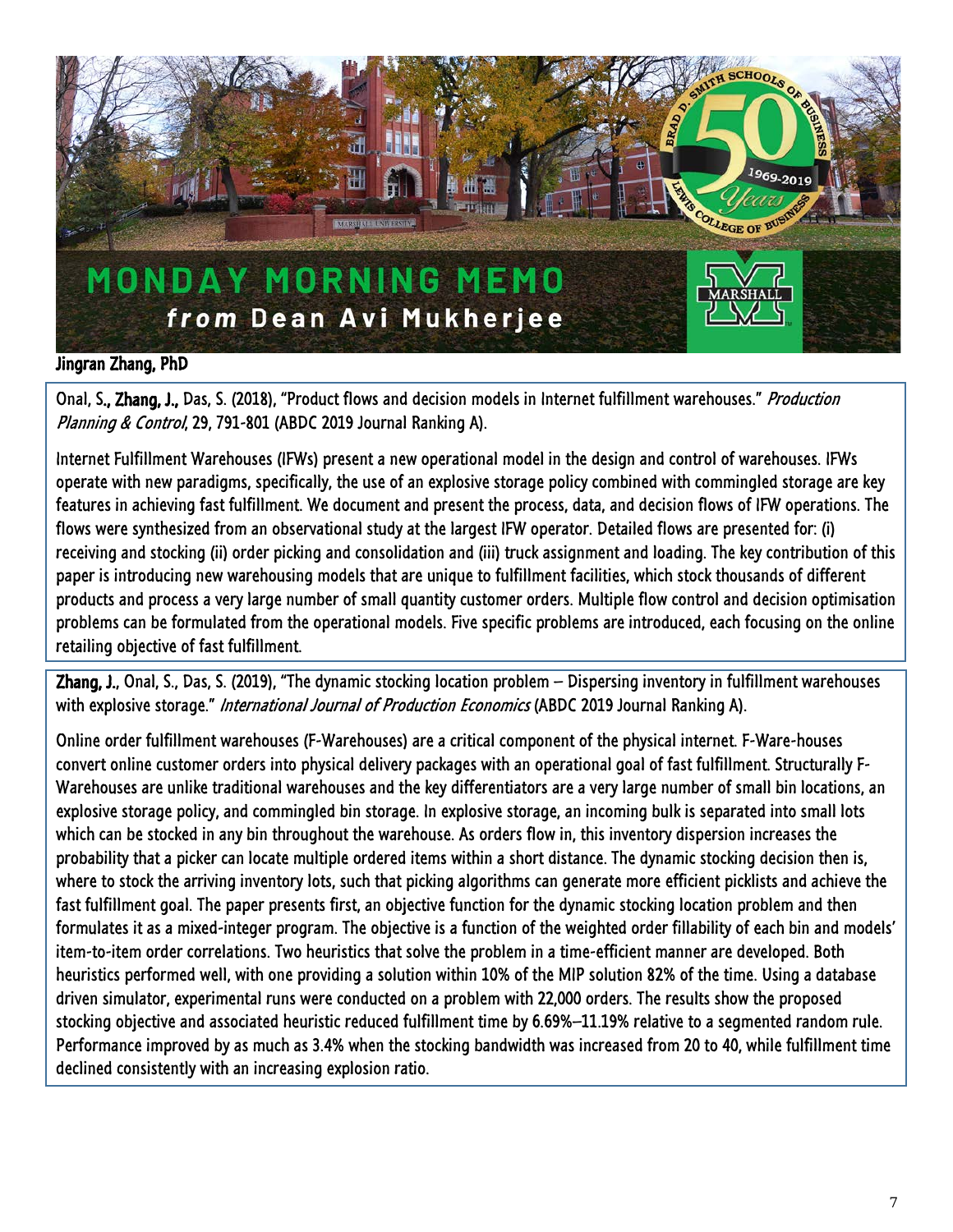

Zhang, J., Onal, S, Das, R., Helminsky, A., Das, S. (2019), "Fulfilment time performance of online retailers – an empirical analysis." International Journal of Retail & Distribution Management, 47(5), 493-510 (ABDC 2019 Journal Ranking A).

Fast fulfilment is a key performance measure in online retail, and some retailers have achieved faster times by adopting new designs in their order fulfilment infrastructure. This research empirically confirms and quantifies the fulfilment time advantage that Amazon has achieved, relative to other online retailers. The purpose of this paper is to investigate three research questions: what is the overall mean fulfilment time difference between the new logistics designs of Amazon and the alternative designs of other retailers? For each order what is the distribution of the fulfilment time difference? What is the difference in fulfilment time by product category, price and size? This research uses an empirical method to evaluate the fulfilment time performance of consumer orders made through the Amazon website and one or more competing online retailers. For 1,000 different products, two fulfilment times, one at Amazon and another at a competing omnichannel retailer, are recorded. The analysis is then focused on the comparison between this paired data. The research confirms that the new logistics methods, including physical facilities, distribution networks and intelligent order processing methods, have resulted in faster order fulfilment times. The performance, though, is not universally dominant and for 33 per cent of orders, the difference is 1 day or less. The fulfilment time difference varied by product, category, price or size. The ongoing transformation of fulfilment and logistics operations at online retailers has generated several new research questions. This includes the need to confirm the fulfilment efficiency of the new designs and specify time targets. This paper identifies the fulfilment time gap between new and traditional operations. The results suggest that store-based or distribution centrebased fulfilment strategies may not match the new designs. The study provides a quantitative analysis of the fulfilment time differentials in online retailing. The critical role of fulfilment logistics in the rapidly growing online retail industry can now be better modelled and studied. The survey method representing a single buyer allows for order pair equivalency and eliminates order bias. The results suggest that new warehousing and logistics designs can lead to significantly faster fulfilment times.